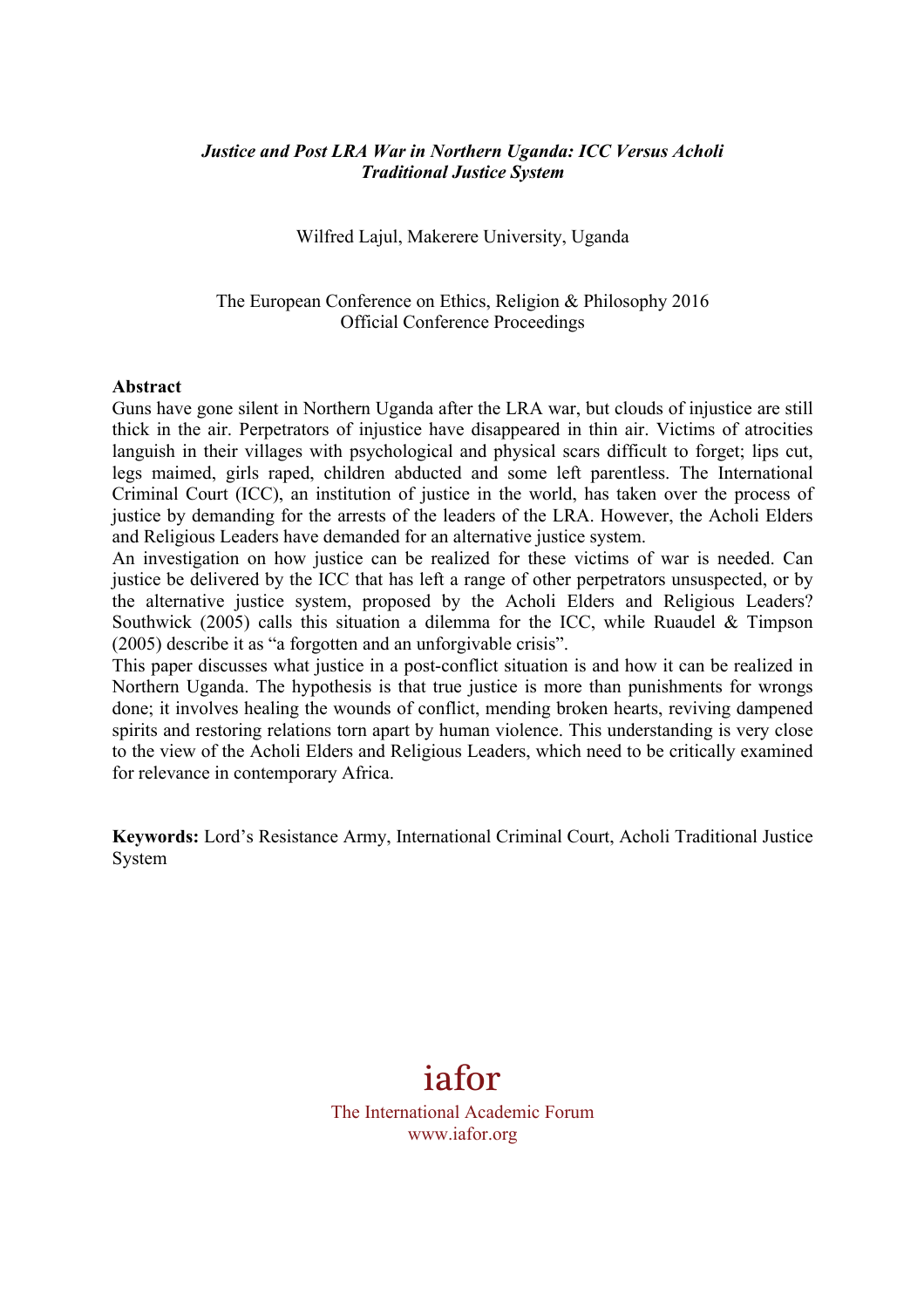## **1. Introduction**

This paper discusses justice in the context of post-armed conflict. The question is whether justice should be understood as appropriate punishments for bad conduct and rewards for good (Quaglioni 2014), or as fairness (Rawls 1971). If the first is the case, then one doubts whether those responsible for the bad conduct during the LRA conflicts in Northern Uganda have been justly punished. On the other hand, if justice is fairness, then one questions if fairness has been realized for the victims of this war. In the view of this paper, justice is more than punishments for wrongs committed, rewards for good done or even mere fairness for those wronged. Justice in a post-armed conflict situation is constitutive of all these mentioned, but more importantly, it is a process of healing and peaceful restoration of harmonious co-existence among individuals and within communities. It is this type of justice that can provide a true healing to a community that has suffered for more than two decades of war.

The International Criminal Court (ICC), in the context of Northern Uganda, thinks justice is the appropriate punishments for bad conduct during the war between the LRA and the GoU in Northern Uganda. While the Acholi Elders and Religious Leaders (AERL) think justice goes beyond appropriate punishments for the atrocities committed in Northern Uganda during this war. Justice in the view of the AERL encompasses; apology, compensation, forgiveness and reconciliation (Acirokop 2010, 268). It is the concept of justice as forgiveness that divides the two camps; where the ICC interprets forgiveness as impunity for the perpetrators of injustice; the AERL see it as a basis of peaceful restoration of harmony within the community.

The views of various authors on this subject can be generally categorized into two: those in support of ICC justice system (Bassiouni 2002; Tim 2008) and those in support of alternative justice mechanisms (Keller 2008; Wasonga 2009; Acirokop 2010; and Mwesigye 2014). This paper takes the midway between these two extremes, as supported by McAuliffe (2013), though his approach is more a legal integration other than integration of the different methods for realizing justice, as this paper proposes.

The problem these views pose is in emphasizing the either or dichotomy; as if modern criminal justice mechanisms can never be combined with traditional justice systems. Here, the hypothesis is that there is need to look at the supplementary role of both the ICC and the traditional justice mechanisms in delivering justice for the people of Northern Uganda.

The methodology used in this paper is analytical, where strengths and weaknesses of these two positions are critically analysed so as to derive the desired conclusions proper to this paper. In this analysis care has been taken in first presenting these opposing views as they are before digging deeper into the underpinning theories beneath them. Secondly, it is in these underlying theories where a better understanding of justice can be unveiled. Consequently, a better approach to administering justice in Northern Uganda will be proposed. This type of justice harmonizes other than polarising the communities that have suffered for more than two decades. This theory is centred and guided by the view that crime that breeds injustice is more than a personal affair; it is as well a social affair. To understand the personal and social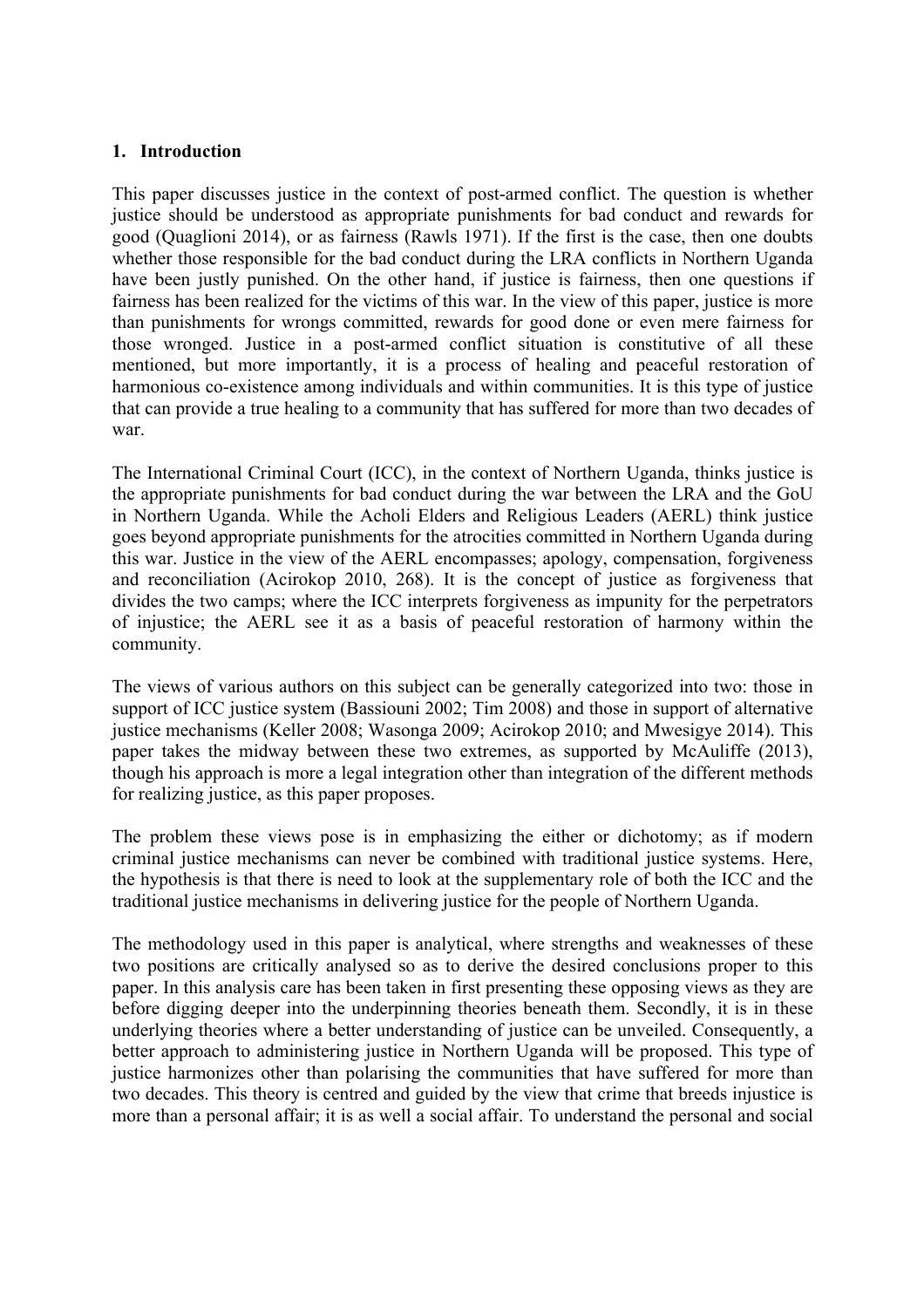dimensions of crime, the paper will identify the African social philosophy behind this understanding that should be contextualized in the discussion on justice in Northern Uganda.

# **2. The Context of the LRA War**

The Northern Uganda war, which began in 1986, had different phases. It began with the Uganda People's Defence Army (UPDA) led by Brigadier Odong Latek, followed by the Holy Spirit Movement (HSM) of Alice Auma - nicknamed Lakwena, and later the Lord's Army (LA) of Severino Lukoya - Alice's father (RLP, 2004). This was followed by the deadly Joseph Kony's Uganda Christian Democratic Army (UCDA) in 1987, that changed its name to Lord's Resistance Army (LRA) in 1991 (Ojera, 2008).

When the war intensified, thousands of people were forced to relocate to IDP camps. These camps were established rhetorically as a way of protecting the civilians from the LRA, but actually they were means of denying the LRA resources, which included: civilians and especially children that were abducted at will; food supply, which were forcefully looted by the LRA; and more importantly, it was a denial of information, which the LRA cogently extracted from their civilian victims about the whereabouts of the government soldiers.

The effects of the displacements on the people of Northern Uganda were: denial of healthy living conditions, lack of food, and collapse of educational and health systems, among others. The people's vulnerabilities increased due to poor sanitation and health services in the camps, leading to frequent outbreaks of communicable diseases like Cholera, Hepatitis B, Nodding disease and Ebola. Indeed the IDP camps were like a death trap for the people of Northern Uganda.

On top of these, civilians continued to be killed, raped, maimed, adducted and attacked in broad daylight; huts were frequently torched and destroyed by rebels or gutted by fire. Lanz quoting Human Rights Watch (2007) adds the list to include: abductions of over 20,00 children, sex slavery of young girls, indoctrination and transformation of children into child soldiers, human rights abuse by the UPDF, forced displacements and failure to protect over 500,000 mostly Acholi people (2007).

The root causes of the war are many. The divide and rule policy of the British (Ojera 2008) that allocated different roles to the different regions of Uganda is one of them: the Central administration, the North and East - a reservoir for military recruitment, and the West – manual labour (Mugaju 1999). This was an attempt to apply the Platonic concept of justice as division of labour according to natural fitness, based on the dominant element in the human soul: wisdom (which favours administration), courage (favours guardians), and temperance (favours manual labour) (Sabine 1973). This policy gave birth to ethnic specializations that created what Lomo and Havil (2004) called the deep-rooted social, political and economic divide between the North and South of the country, heightened by various leaders since independence.

Another root cause is the excessive political power given to Ugandan Presidents by the Obote's 1967 and subsequent Constitutions, where presidents can "promote, transfer, dismiss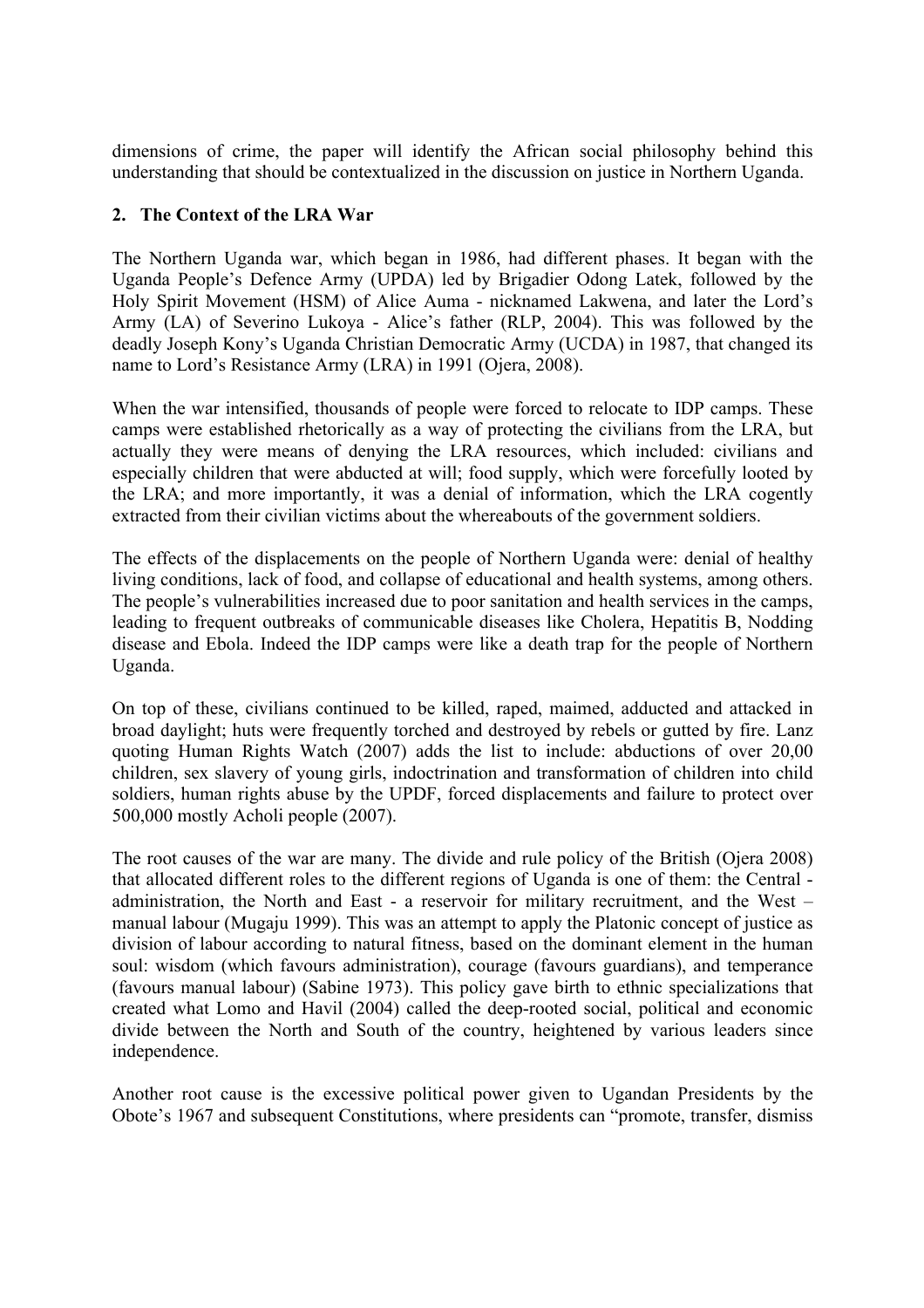and deploy army officers or commanders at will" (Ojera 2008, 87). As history shows, Ugandan presidents are difficult to remove constitutionally.

History of militarism in Uganda, which made Ugandans think the best way to come to power is through the barrel of the gun. Beside the five military takeovers in Uganda since independence, twenty two rebellions and insurgencies have been waged against the NRM government alone by various actors from 1987 (Ojera 2008). The LRA war is one of these rebellions.

African social philosophy of communal responsibility; where crimes committed by members of a given tribe are attributed to the entire tribe (Lajul 2011), is another root cause. This is manifested in collective condemnation of tribes belonging to ousted political leaders; the persecutions of people from Northern Uganda (1971-79) when estimated 500,000 Acholi were killed by Idi Amin (Ojera, 2008) and people from West Nile region of Uganda (1979- 80), remain unforgettable legacies in the history of Uganda.

What triggered the war in Northern Uganda were however; the revengeful attitude of the NRA and FEDEMU fighting forces when they reached the North in 1986, which saw a number of former UNLF soldiers and politicians from the Acholi sub-region arrested (RLP, 2004). Other triggers were the violation of the Nairobi peace agreement by the NRA in 1985 and the Acholi's fear of repression by the NRA; given the history where subsequent regimes killed members of opposing tribes with impunity.

The main factors that perpetuated the conflict were: the perceived depletion of economic wealth of the Acholi people under the pretext of Karamojong cattle rustlers that raided cattle from Acholi land during the war; the support which the Khartoum regime gave the LRA in retaliation to the alleged support Uganda gave SPLA/M, which boosted the LRA military strength (Acker, 2004); and the metaphysical belief that war can be fought with spiritual powers (Ojera, 2008). In fact, all the rebel groups that came after the UPDA, claimed to use some spiritual powers to wage the war as the names; HSM, LA, and the LRA reveal. The dismissal of the conflict in the North by Uganda president as a minor problem of insecurity caused by criminals and terrorists perpetuated the war (Ojera, 2008). Lastly, the LRA motivations transmuted from instrumental to existential ones; that is fighting as a means to capture political power to waging war as a vocation. Surely, the LRA fought for survival and security of its leaders and members (Vinci, 2007), which made them resilient.

With greater pressure from the International community on the GoU and the LRA to talk peace, there was gradual decrease in the intensity of the LRA war in Northern Uganda. At that moment, the ICC came with its verdict on how to administer justice to the victims of this war, which we are going to survey next.

## **3. Literature and theory**

This section analyses different literatures and theories of justice which have been proposed for Northern Uganda. Apparently these theories are divided into two; those that look at justice as punishment for the wrongs done or rewards for the goods done, and those that look at alternative justice systems.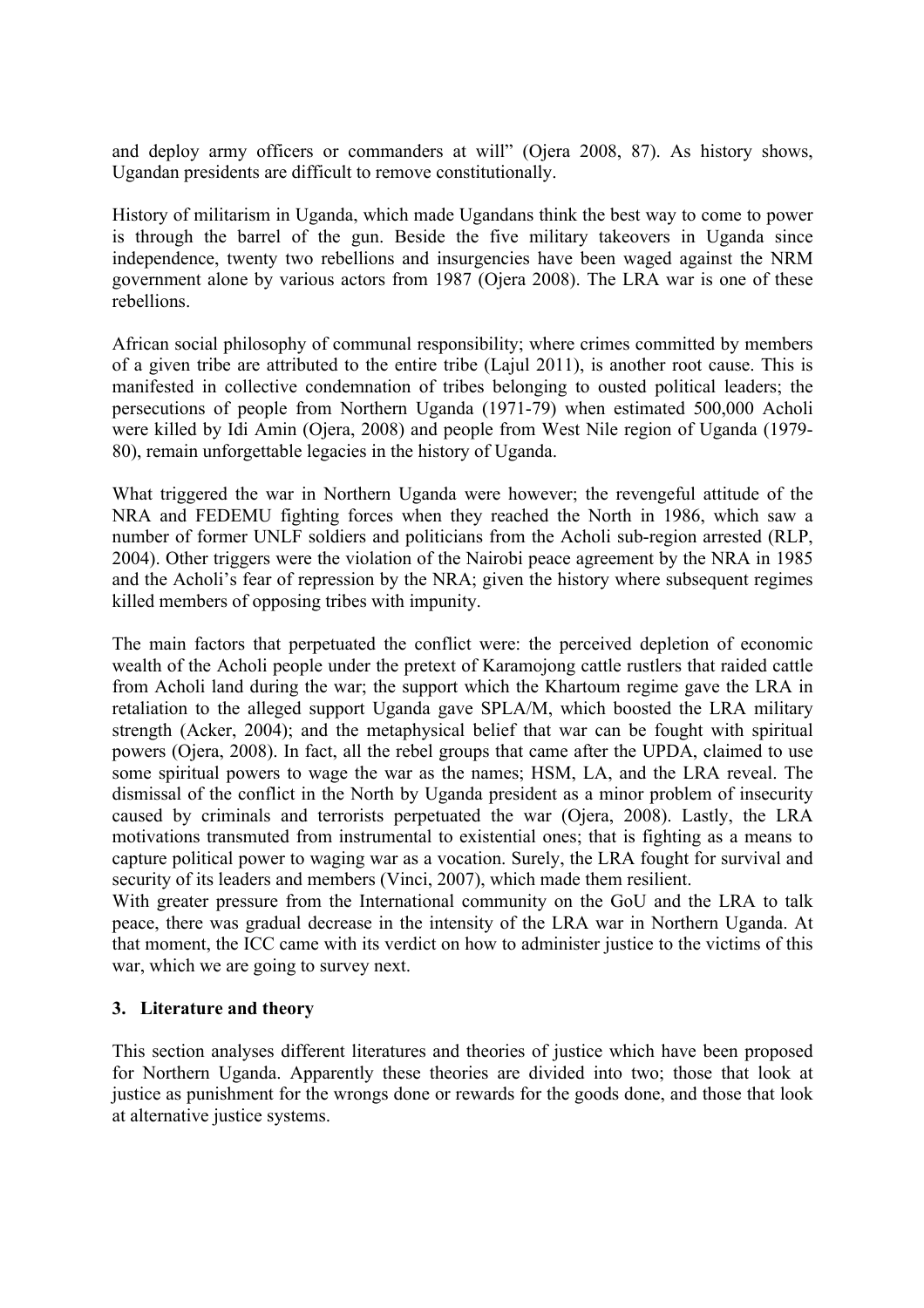## **3.1.Justice as retribution**

The ICC Institution bases its administration of justice on the theory that justice is punishment, prosecution and seclusion of perpetrators of injustice from society. This can be realized when crimes against humanity, genocide and war crimes are prosecuted at an international level, since grave crimes committed during wars and rebellions are often difficult to prosecute within national court systems (Human Rights Watch, 2004). Behind this understanding is the theory that justice is retribution. Apparently, the ICC is this plat-form for retributative justice in the world.

Bassiouni (2002) thinks that the ICC combines humanistic values and policy considerations essential for the attainment of the goals of justice, redress and prevention as well as the need for the restoration of world order and world peace. Lanz (2007) noticed that besides Bassiouni's observation, five years after its creation, the ICC has been accused of being an impediment to what it was created to promote: peace. Bassiouni (2006) continued to note that with regard to Northern Uganda, the ICC indictments against top five senior members of the LRA was received negatively by some individuals involved in the Ugandan peace process, who have argued that it has undercut their efforts to advance peace initiatives. Father Carlos Rodriguez seems to confirm this when he said; "nobody can convince a rebel leader to come to the negotiating table and at the same time tell him that when the war ends he will be brought to trial" (Lanz, 2007).

Lanz thinks the ICC does not obstruct peace in Northern Uganda. In his view, it would be simplistic to look at the framework of peace versus justice, suggesting the pursuit of peace demands abandoning aspirations for justice, thus requiring the immediate withdrawal of the indictments against the LRA leaders. He equally challenges the contrary view, that peace settlement must imperatively include strong mechanisms of accountability, therefore suggesting the continuation of indictments by the ICC at all costs. In fact, Lanz (2007) seeks to provide a differentiated analysis, looking at costs and benefits of the ICC's intervention in terms of bringing about peace in Northern Uganda.

Lanz however, argues that, if it is in the interest of peace, the indictment of the ICC can be withdrawn, but this should be done legally, otherwise it would irreparably damage the credibility of the ICC.

# **3.2.Alternative justice systems**

Alternative justice system theorizes that justice is more than punishments or rewards for wrong or good done. A number of authors have given their views on alternative justice systems for Northern Uganda after the war between the LRA and GoU. Though the names given by each author may vary, five different concepts of alternative justice seem to emerge and they are the following: *Amnesty* (Nkandha 2012); *Truth Commission* (Robinson 2003); *Transitional Justice* (Kirstine 2009); *Restorative Justice* (Zehr & Gothar 2003); and *Traditional Justice* (Tom 2006; Ogora 2009).

While it is beyond the scope of this paper to discuss in details all these justice systems, the focus of this paper is on the proposal made by the Acholi Elders and Religious Leaders. The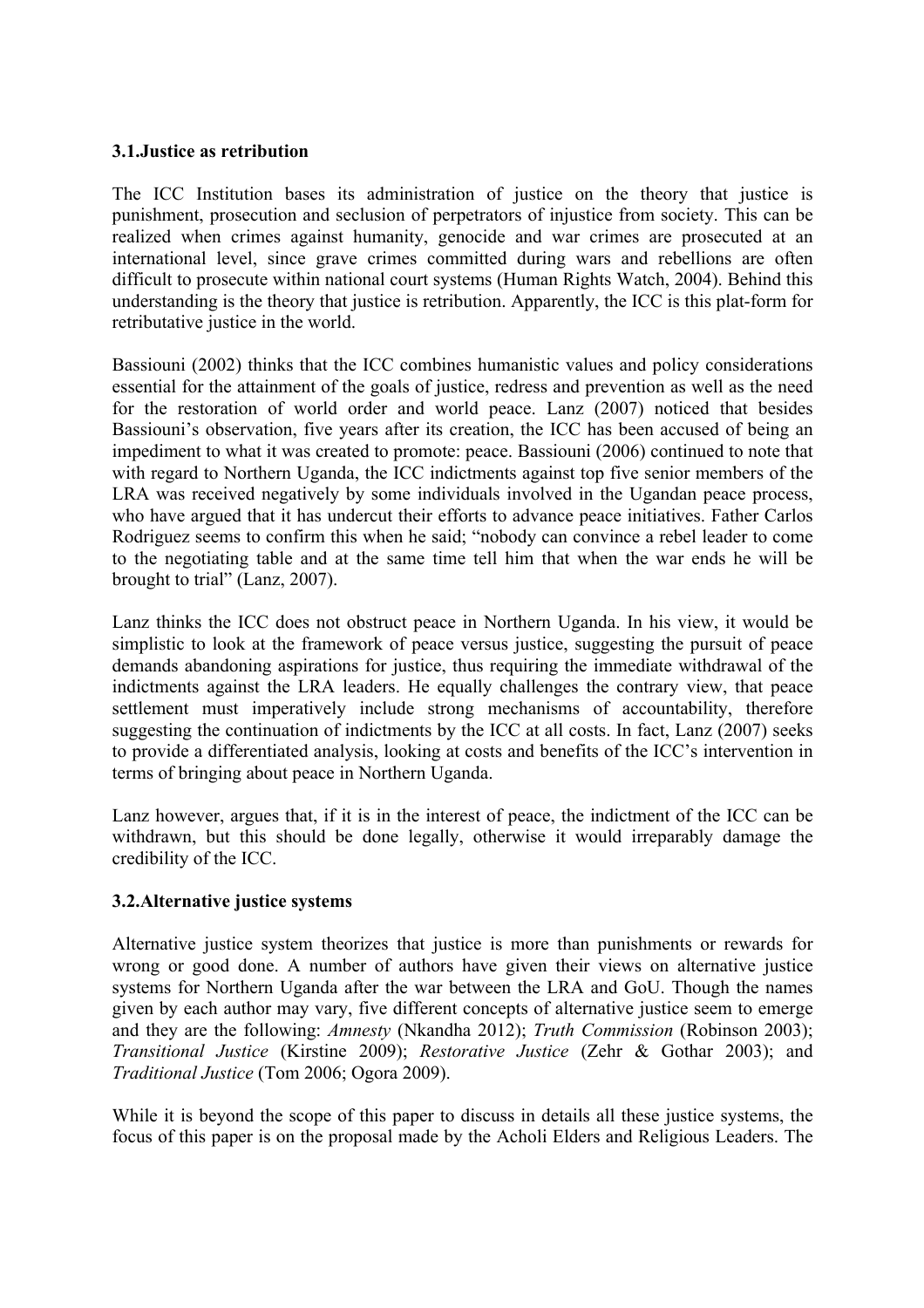closest to their view is the traditional justice system, which has great similarities with restorative or transitional justice.

# **3.2.1. Transitional justice**

This theory perceives justice as a response to deal with and address crimes committed at major periods of political transformations. For Teitel (2003), transitional justice is a concept associated with periods of political changes, characterized by legal responses to confront the wrongdoings of repressive predecessor regimes. At its core, Kirstine (2009) clarifies that transitional justice constitutes the link between the concept of transition, referring to a period of major political transformation, and the concept of justice, denoting a wide range of complementary criminal and non-criminal justice mechanisms. Literally, it means justice administered at major political transitions in a given area. In our case, it is an attempt to administer justice to Northern Uganda after the 20 years war waged between the LRA and the GoU.

Kirstine contends that this process, which was initiated by the GoU in its effort to restore peace and administer justice to the victims of the LRA war, runs the risk of failing because of the following reasons:

(1) The failure of the ICC and the national judicial system to prosecute the alleged perpetrators from both parties to the conflict; (2) the failure of the GoU to support and legitimize the traditional justice mechanisms; (3) the failure of the GoU to recognize the suffering of the victims through truth telling mechanisms and reparations; and (4) the failure to address the socio-economic marginalization and political disempowerment of Northern Uganda, which constitute the main root causes of the conflict (2009, 1).

Hence, transitional justice has not been realized in Northern Uganda after the LRA war with the GoU.

# **3.2.2. Restorative justice**

This is a theory that true justice repairs and re-establishes peace and harmony within societies torn apart by war and human cruelty. For Zehr and Gohar, restorative justice is "a process to involve, to the extent possible, those who have a stake in a specific offense to collectively identify and address harms, needs and obligations in order to heal and put things as right as possible" (2003, 40). The main goals of restorative justice is to put key decisions into the hands of those most affected by crime, make justice more healing and transformative, and reduce the likelihood of future offenses.

Zehr and Gothar (2003) observe that to achieve these goals: victims are to be involved in the process and come out of it satisfied; offenders should understand how their actions have affected other people and take responsibility for these actions; outcomes should help to repair the harms done and address the reasons for the offense; and both victim and offender should get reintegrated into the community.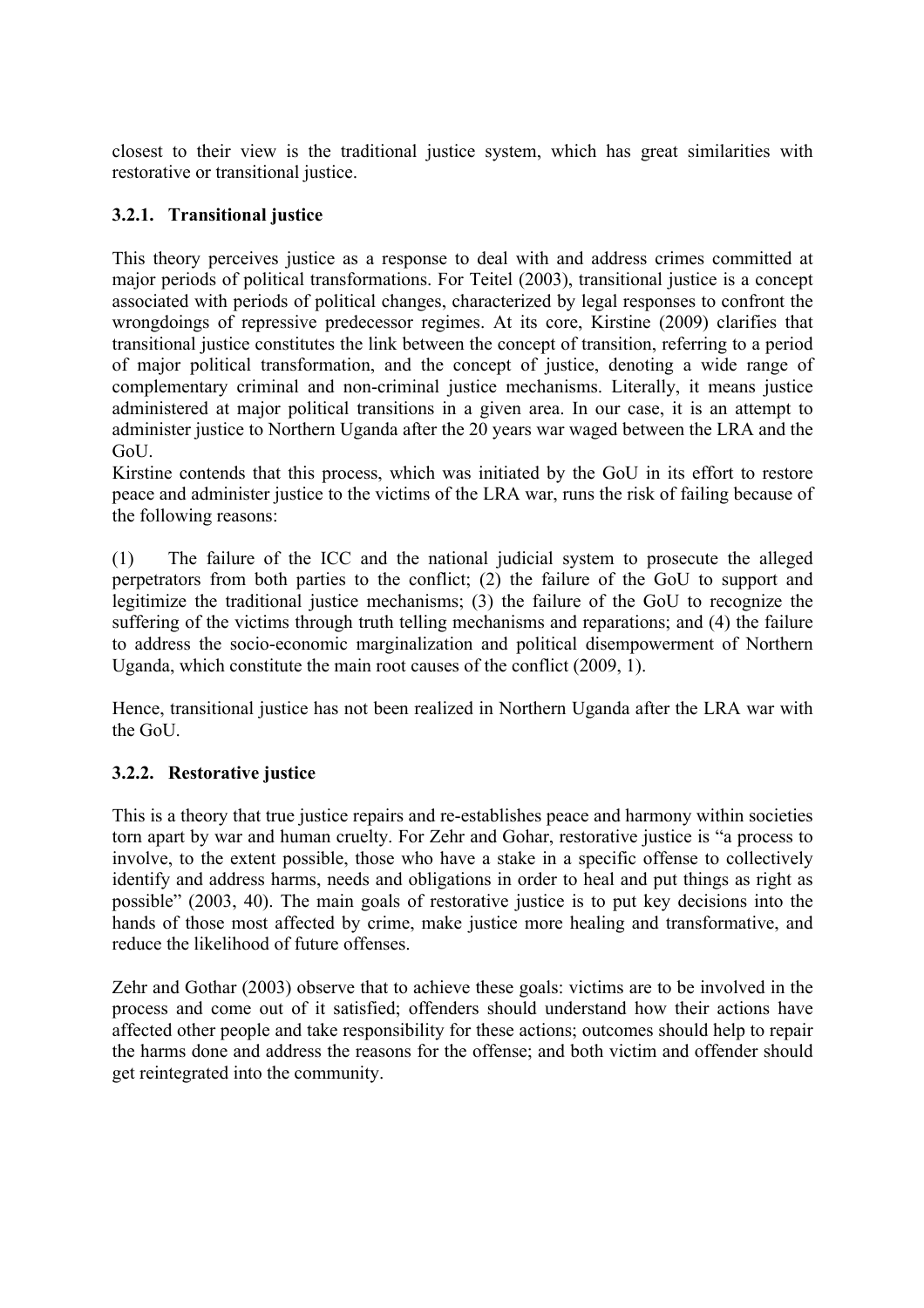# **3.2.3. Traditional justice**

In a post-conflict situation, the theory behind traditional justice is that harmony, peace and fairness can only be realized when the offenders and the offended confront the crimes committed in truth, contrition, reparation, forgiveness and reconciliation. The essence of traditional justice system is centred on four core elements according to Ogora (2009): (i) truth telling and the opportunity for perpetrators to confess; (ii) reparations (or the payment of symbolic compensation); (iii) reconciliation; and (iv) the restoration of relations.

Ogora proposes to transform the traditional justice mechanisms by taking into account contemporary realities so as to complement the limitations of more standard forms of transitional justice. The reasons he gives are facts that; "traditional rituals and ceremonies are often presented in their 'ancient' and 'archaic' formats as they used to be practiced in the past. Yet times have changed: new conflicts including mass atrocities have sprung up and new generations have been born who are not familiar with traditional practices" (Ogora 2009).

Among the traditional justice mechanisms Ogora identified are: *Mato Oput* of the Acholi, *Kayo Cuk* of the Langi, *Ailuc* of the Iteso, *Ajupe* of the Kakwa, *Ajufe* of the Lugbara, *Aja* of the Alur, and the *Tolu Koka* of the Madi among others (*ibid*:1). Other traditional justice mechanisms he mentioned across the African continent were; "*Inkundla* in South Africa, *Gacaca* in Rwanda, *Magambo* in Mozambique, and *Bashingantahe* in Burundi" (Ogora 2009, iv). For him all these traditional justice mechanisms have all been associated with the concept of *Ubuntu,* since most of them focus on the restoration of broken relations (Ogora 2009).

To modernize traditional justice systems, Ogora (2009) identifies three key areas, which are: cultural revitalization and consultation with estranged groups like the youth and the Bornagain Christians; alteration of methods and procedures by which cultural rituals and ceremonies are to be conducted; and lastly, coordination of all existing rituals into one procedure.

# **4. Discussions**

In our discussions, we shall try to analyse the justice systems proposed above, the Acholi traditional justice system and the social philosophy behind it.

## **4.1.Retributive justice system**

The ICC, which seems to endorse retributive justice system, emphasizes punishment of the offenders and pays little attention to the plight of the offended. This makes justice lopsided. The indictment levied against the top five commanders of the LRA does not help to improve the situation of the offended. In as much as it did not help to stop the war, it still does not help the victims of the war.

But this paper argues that the real problem is not about the ICC indictment, but the imbalance between punishments, which is negative, and improving the conditions of the victims, which is positive. Even in administering punishment, there is lack of impartiality; prosecuting the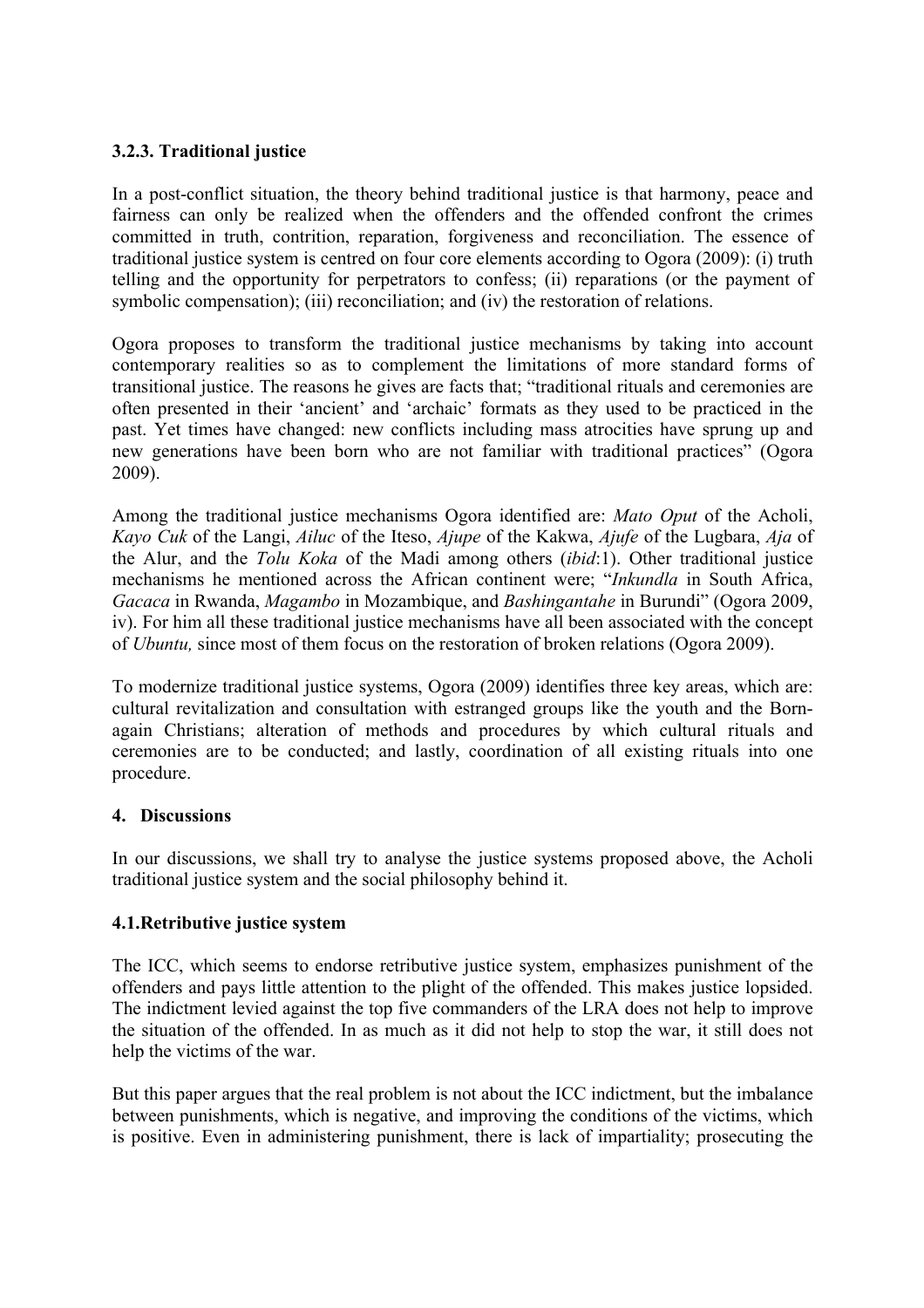LRA commanders and leaving the UPDF commander that are implicated in the atrocities scot-free.

Associating the LRA with other terrorists' organizations in the world without proper investigations is a demonstration of this impartiality (Lanz 2007, 5; Dunn 2007, 148). Understandably, the voluntary referral of LRA case for prosecution to the ICC is an expression of confidence in the nascent ICC institution's mandate and a welcome opportunity to demonstrate its viability (Akhavan 2005, 404). From this background, the ICC suspects for the atrocities in Northern Uganda became this terrorist organization called the LRA. The accusing fingers pointed at the UPDF by the Human Rights Watch (2005, 24-36), were then neatly ignored.

The view of this paper is that retributive justice by itself without the corresponding restorative justice leaves a lot to be desired in Northern Uganda. But this paper understands restorative justice in the sense of healing wounds of conflict, mending and reconciling societies and their members. Northern Uganda needs justices that punishes the offenders and heals the wound inflicted on the offended. This missing link is provided by the alternative justice system proposed by AERL.

# **4.2.Transitional and restorative justice systems**

From the literature surveyed we can read that transitional justice requires: (i) prosecution of all perpetrators of atrocities, in our case, both the LRA and the UPDF implicated in committing crimes in Northern Uganda; (ii) identification of a comprehensive justice mechanism; (iii) establishment of truth commission; (iv) and in addressing the root causes of conflict, which in our case is socio-economic marginalization of Northern Uganda. As per now, no significant effort has been made to address any of these issues outlined. The transitional justice system is ignored by both the GoU and the ICC.

On the other hand, restorative justice, which requires that key decisions should be put into the hands of the people of Northern Uganda who are most affected by the crimes committed against them is ignored. The prosecution of the top five LRA commanders by itself does not reduce the likelihood of future offenses, since the UPDF officers who were equally implicated feel exonerated. If this allegation is true, then the UPDF will think they can commit atrocities another time and nothing will happen to them. This will make impunity a real threat to lasting peace.

Similarly, the victims of the Northern Uganda war cannot come out satisfied that justice has been done to them simply by prosecution. Besides, the offenders do not acknowledge the damage they caused and they are not willing to accept responsibility for these offenses. Likewise, the plight of over 20,000 children abducted during the war, will not be addressed, which threatens lasting peace.

What transitional and restorative justice systems do not recognize is the social nature of crime. That any crime committed has social implications, so it requires a social context to comprehensively address it. The two systems take for granted that crime is a personal responsibility. The Acholi traditional justice system, which I am going to explain shortly, addresses this missing link.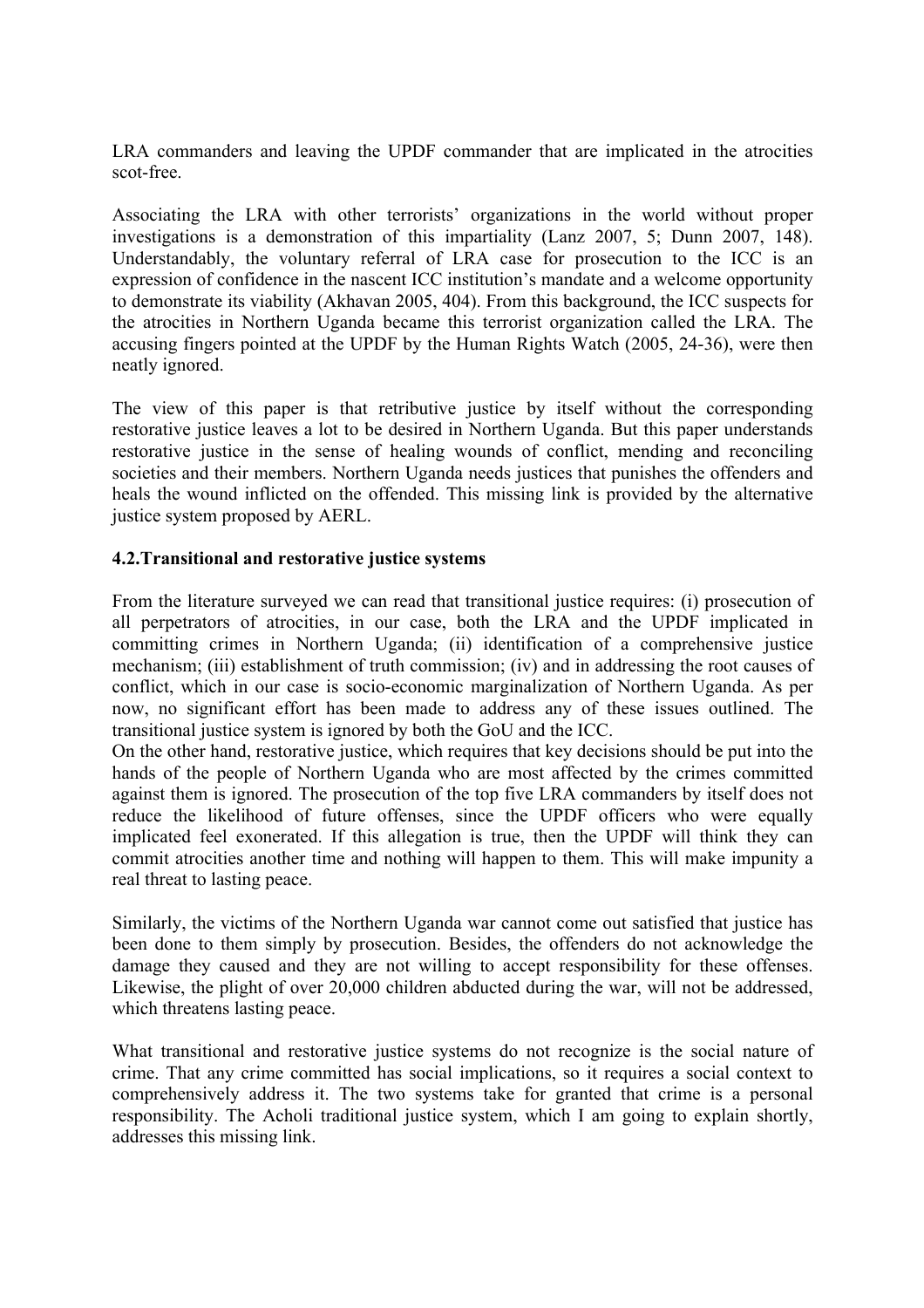# **4.3. Acholi traditional justice system and the social philosophy behind it**

Justice is the fair distribution of benefits and burdens in the community, according to Acholi traditional system. This is derived from their social philosophy, which theorizes that crime is both a personal and social affair. Lajul identifies this as an African social philosophy, which states that, whatever affects an individual, affects the community, and whatever affects the community, affects the individual (2011, 128). In this line Mbiti says; *I am, because we are; and since we are, therefore I am* (1969, 106). An individual exists because of society, and society persists in the individual members. From this social philosophy, springs two principles: communal responsibility and individual responsibility.

The communal responsibility principle holds that social welfare or deprivation affects all the members of a community; and equally, individual welfare or deprivation influences the entire community. In the same way, crimes committed by individual members of society, affects all the members of that society, and crimes committed by members of a particular society, equally impinges on all the members of that society. In fact, the collective condemnation of tribes belonging to ousted political leaders because of crimes committed individually by those leaders, which has been common in Uganda, is a result of this philosophy. The people of Northern Uganda still think they are being collectively victimized as they were from 1971- 1979 during the reign of Idi Amin. They have a collective responsibility therefore, to preserve the innocent children abducted by Joseph Kony during the war.

However, the Acholi also uphold individual responsibility principle, which states that if any crime is committed by an individual against the members of one's own society, it is the individual or his/her immediate family to bear responsibility. The Acholi for this reason would not mind if Joseph Kony was prosecuted for the crimes he and his commanders committed against their own people, because they have individual responsibility to answer for such crimes. Forgiveness and reconciliation, on the other hand, should be extended to the family members of the perpetrators because they are not directly responsible for the crimes committed by their sons and daughters.

# **5. Findings, conclusions and recommendations**

In this section, the paper will identify the main findings of this paper, draw main conclusions and give some recommendations for the various stakeholders of justice, if peace and reconciliation are to prevail in Northern Uganda.

# **5.1. Findings**

This study found out that justice should target both the offenders and the offended. Unfortunately, the study found out that the ICC's emphasis is placed on the offenders and not on the offended. Alternative justice systems like transitional and restorative justice, place emphasis on the offended. However, the Acholi traditional justice system targets both the offenders and the offended. Besides, Acholi traditional justice system takes into consideration the social philosophy and context within which crimes are committed. This goes beyond the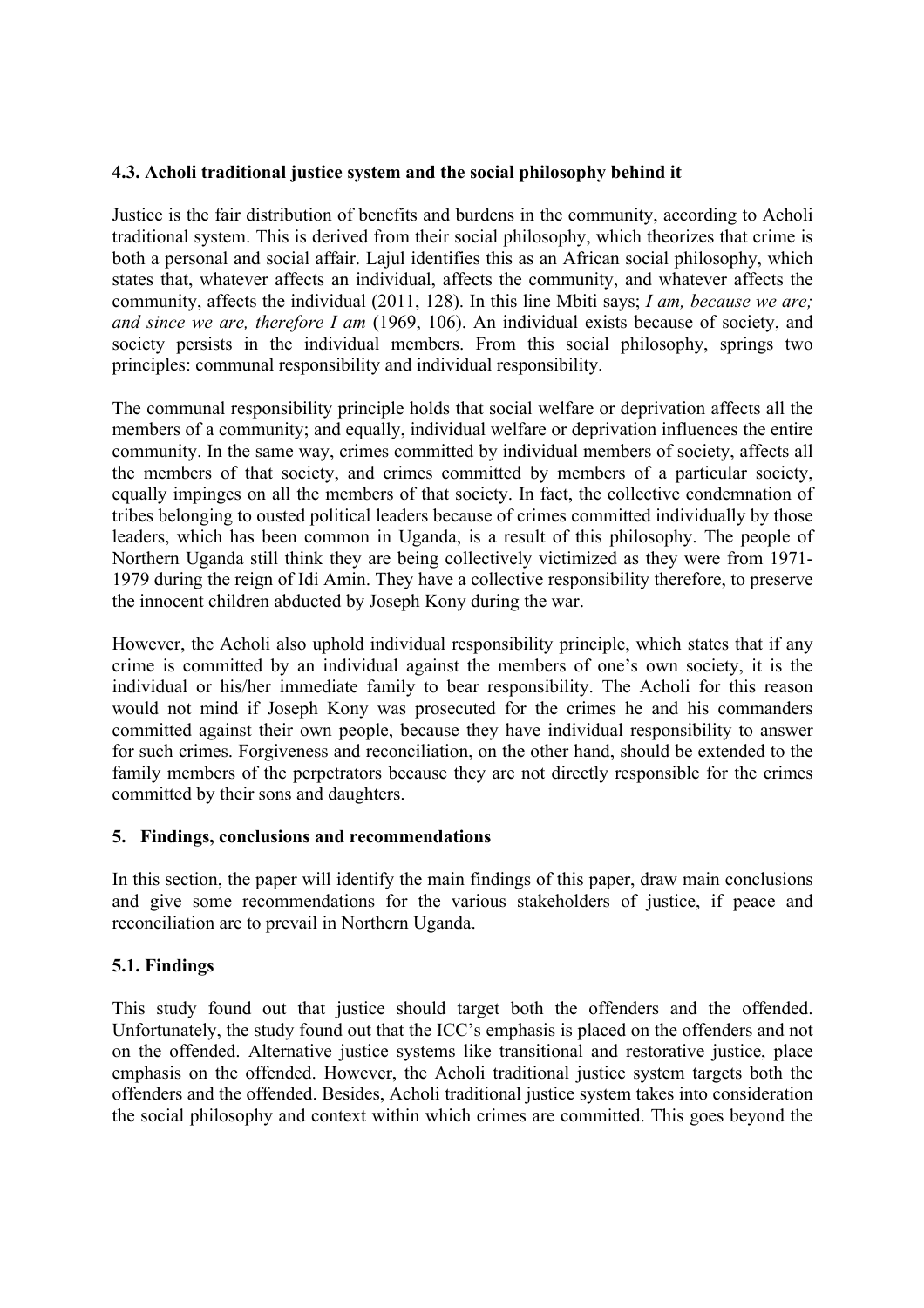offenders and the offended; it also involves the members of the community from which both the offenders and the offended come.

It was also found out that, the Acholi traditional justice system begins with the acknowledgement that continuous revenge, which is encouraged the Acholi social system, may lead to the extermination of society. Bloodshed, especially in the context of inter-tribal or inter-community violence, must be stopped. The mechanism to stop it was through negotiations between antagonistic communities, interceded by neutral parties. The key elements of the Acholi justice system, constitutes the following: the offenders acknowledgement and acceptance that they have wronged the offended; the offenders payment of reparation to the offended for the wrongs they have caused; the offended forgiveness of the offenders; and reconciliation between the two parties in burying their bitterness by symbolically drinking (*mato*) the bitter herb (*oput*) so that peace and harmony is restored. *Mato oput* then, is not identical with the Acholi justice system, since it is only the climax of that system of justice.

Thirdly, the study found out that the people of Northern Uganda need justice more than at any other time in their history, since this is the only way their region can stabilise and be put on track of peace and development. For this to happen, they do not need only retributive justice, but also traditional justice. In traditional justice, what matters are not the ceremonies, rituals and procedures, not even agreement of all stakeholders, but adoption of the constitutive elements of this justice system as outlined above. For that matter, the frank acceptance of guilt by the offenders is a pre-requisite for this justice system to prevail.

Fourthly, for reparation to take place the evidences gathered through truth telling are needed. On the basis of these evidences, reparations or prosecutions can and be done. Legal processes could be used to verify such evidences. Where false claims are made, such compensation should be denied. Sufficient funds may be required to make this possible, which the international community could help to mobilize.

Fifthly, reconciliation requires honesty in accepting guilt and responsibility for crimes committed on the basis of which forgiveness can be realized. This honest process can lift dampened spirits, heal broken hearts and mend broken relations both at personal and community levels. For individual perpetrators that can be identified, depending on the gravity of the crimes, should be allowed to undergo modern legal redress. This would be an area the ICC would be most competent to handle, but the majority of other cases, should be relegated to lower courts within national boundaries, or boundaries where such perpetrators have migrated. In this way, there will be no blanket amnesty for all grave crimes committed.

Lastly, restoration of relationships between identifiable members of the victims and perpetrators' families should be organized and effected under the auspices of the traditional justice system. In this way justice as a process of healing and restoring individuals and communities to a state of peaceful and harmonious co-existence will be achieved.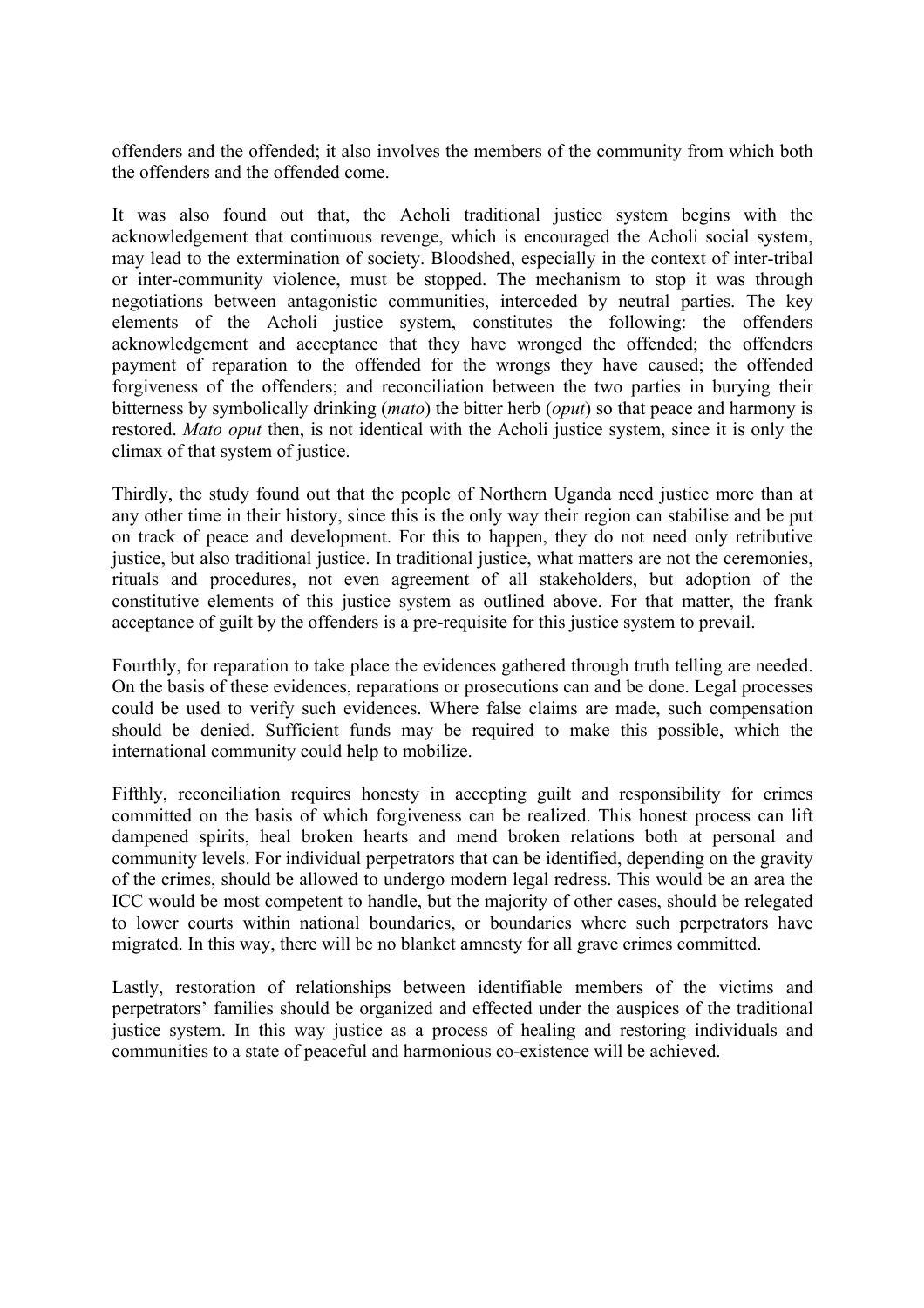## **5.2.Conclusions and recommendations**

In a post conflict situation, true justice should target both the offenders and the offended, and where the entire communities are affected, they too should be part and parcel of such justice procedures. The ICC in addressing injustice at international level using its preferred methodology, prosecution, should then try to understand these two components of justice. They should learn the unique situations within which it operates, particularly in executing its mandate in African countries. Local justice mechanisms should objectively and positively be studied and adopted to strengthen the mandate of the ICC.

Secondly, the legitimacy of the ICC depends on being recognized and accepted by the different peoples in the world. When people acknowledge the positive role played by the ICC in addressing conflicts and restoring peace, justice and harmony in the different parts of the world, then they will be popularly accepted. This paper recommends that they make an effort to understand world systems and the philosophies behind them, before universalizing prosecution as the key method of executing their mandates.

Thirdly, true justice in the context of armed conflicts should help to heal the wounds created by wars; mend broken hearts, revive dampened spirits and restore social relations torn apart by conflicts. To realize this, the world needs a much broader methodology, including prosecution when and where it is necessary, but above all bringing about peace through reparation, reconciliation and restoration of normality among and within the affected communities. This will help them address the needs of the offended and not only concentrate in punishing the offenders.

Fourthly, violence and crimes in the world will still continue to have social implications and sometimes these social implications are ignored. Crimes affect people beyond the confines of the offended parties. This paper recommends that for a long lasting solution to the social impacts of violence, better methodologies of addressing crime and violence should be adopted. The International community could learn from the unique justice systems of the world and sometimes, from the so called primitive or indigenous communities.

The paper also concludes that, the way things are, the root causes of injustice in Northern Uganda has not yet been addressed. The paper recommends that the socio-economic marginalization, not only of people in Northern Uganda, but also of any other parts of Uganda, should be taken seriously. This can be addressed through government socioeconomic policies and programs supported by civil society organizations, the international community and implemented progressively. These will likely close doors to future grievances among the different regions of Uganda.

Lastly, the paper concludes that African social philosophy of communal and individual responsibilities and the contexts in which they are applied have not yet been understood and appreciated by many scholars at international level. The paper recommends that the African social philosophy that limits and identify communities with tribes, clans and villages should be extended to include all humankind, since we all belong to one big human community. Equally, communal responsibility should now be replaced by individual responsibility, even though crime by nature has social connotations.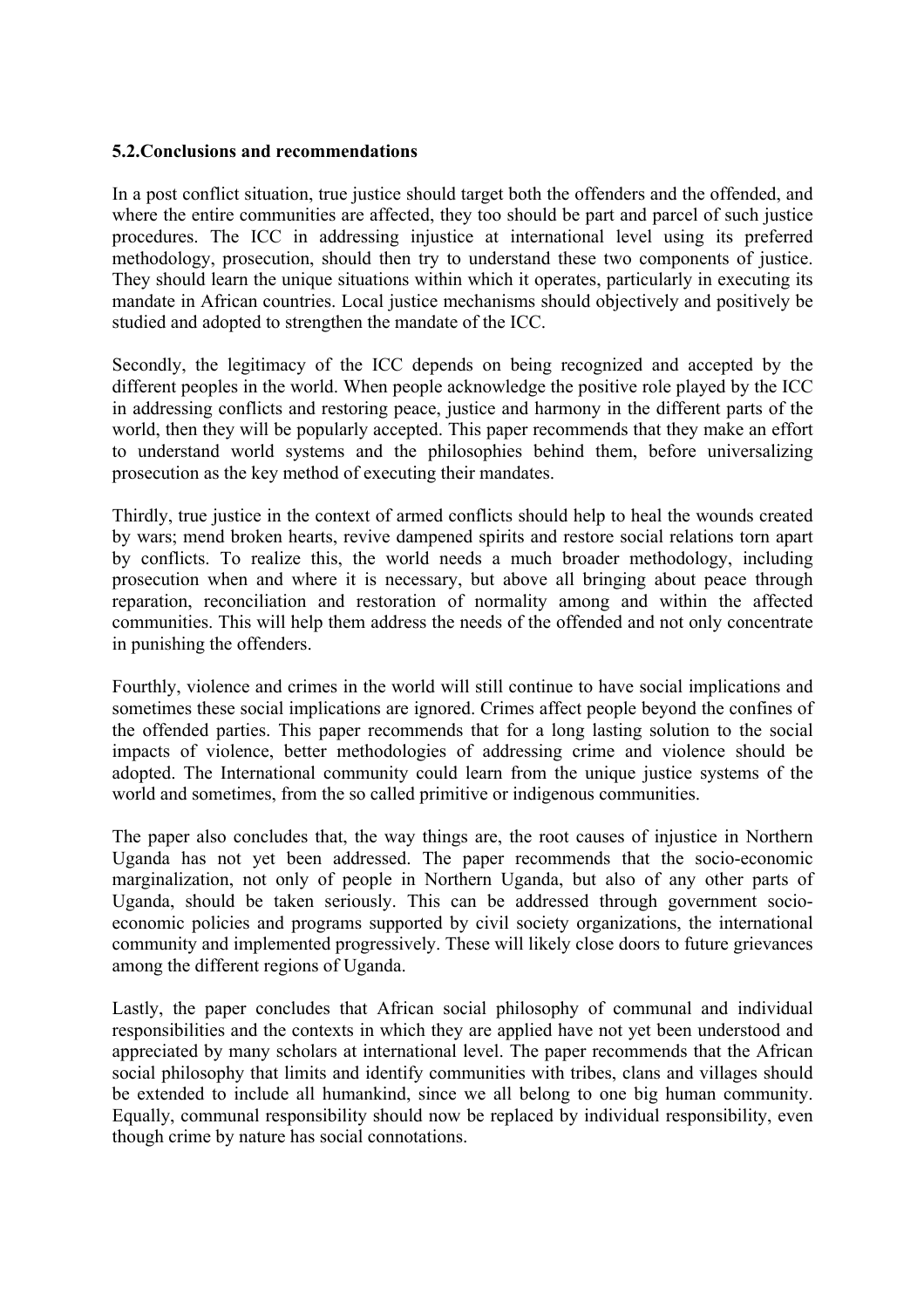## **References**

Acirokop, P. (2010). The Potential and Limits of *Mato Oput* as a Tool for Reconciliation and Justice. In S. Parmar, & *et al* (Eds), *Children and Transitional Justice: Truth-Telling, Accountability and Reconciliation*, (pp.267-292). Cambridge: Harvard University Press.

Acker, F. V. (2004). Uganda and the Lord's Resistance Army: The New Order No One Ordered. *African Affairs, 103, 412*, 335-357.

Akhavan, P. (2005). The Lord's Resistance Army Case: Uganda's Submission of the First State Referral to the International Criminal Court. *American Journal of International Law, 99, 2*, 403-421.

Bassiouni, M. C. (2002). The Universal Model: The International Criminal Court. In M. C. Bassiouni (Ed), *Post-Conflict Justice*. (pp.813-825). Ardsley, NY: Transnational Publishers.

Bassiouni, M. C. (2006). The ICC - Quo Vadis? *Journal of International Criminal Justice, 4,* 421-427.

Dunn, C. K. (2007). Uganda: The Lord's Resistance Army. In K. C. Dunn & M. Bøås, *African Guerrillas: Raging Against the Machine*. (pp.131-149). Boulder, CO: Lynne Rienner Publishers.

Human Rights Watch. (2005). *Uprooted and Forgotten: Impunity and Human Rights Abuses in Northern Uganda*, *17, 12(A)*, 1-76.

Keller, M. L. (2008). Achieving Peace with Justice: the International Criminal Court and Ugandan Alternative Justice Mechanisms. *Connecticut Journal of International Law*, 23*, 209*, 209-279.

Kirstine, A. I. (2009). Transitional Justice in Northern Uganda. *A report on the pursuit of justice in ongoing conflict.* Department of Society and Globalization: Roskilde University.

Lajul, W. (2011). Impact of African traditional ethics on behaviour in Uganda. *MAWAZO: The Journal of the College of Humanities and Social Sciences, Makerere University*, *10, 3*, 125-139.

Lanz, D. (2007). The ICC's Intervention in Northern Uganda: Beyond the Simplicity of Peace vs. Justice. In *The ICC in Northern Uganda*. (pp.1-30). The Fletcher School of Law and Diplomacy.

Lomo, Z. & Hovil, L. (2004). *Behind the Violence: The War in Northern Uganda*. Pretoria, South Africa: Institute of Security Studies.

Mbiti, S. J. (1969). *African Religions and Philosophy*. London: Morrison & Gibb Ltd 1969.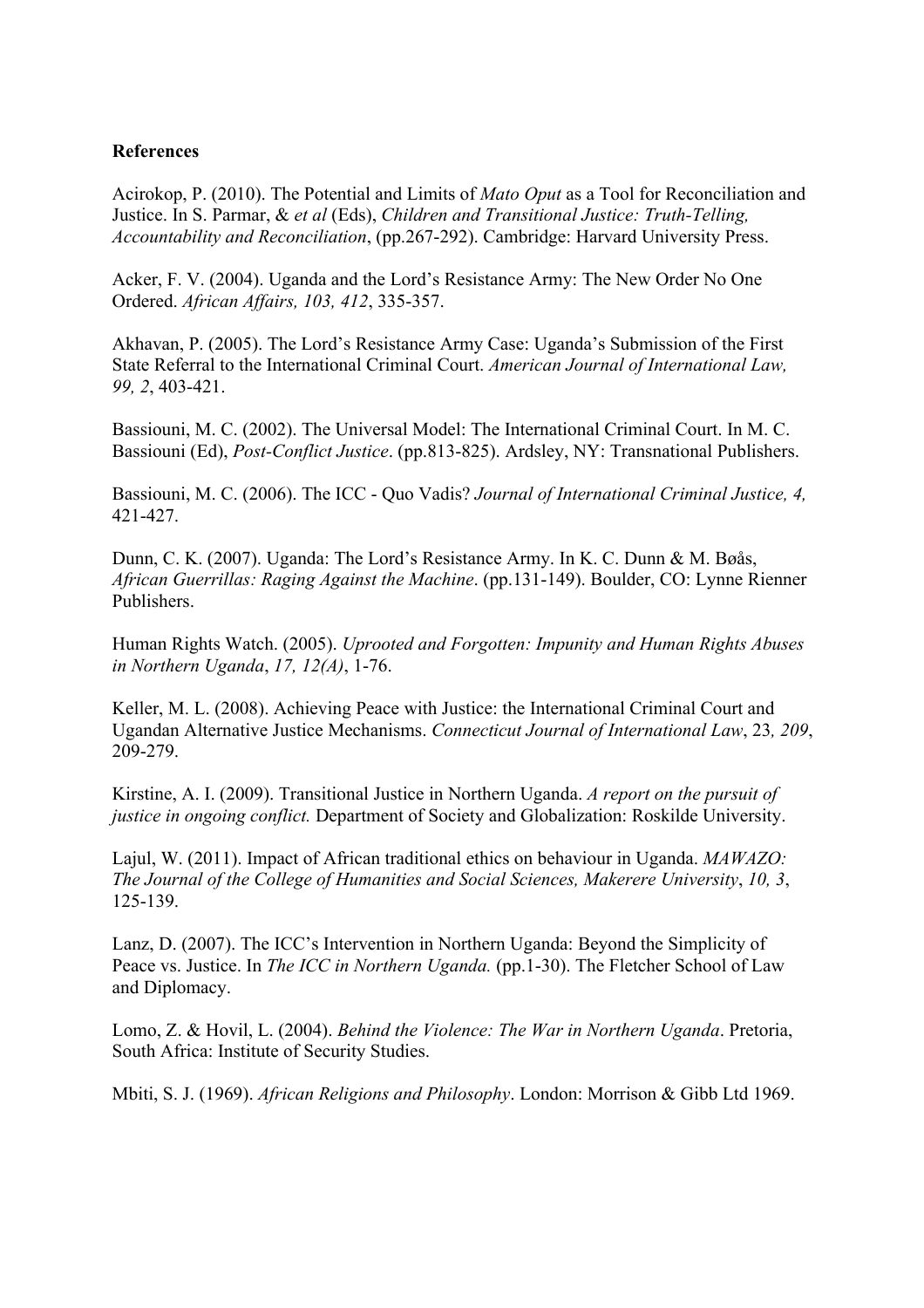McAuliffe, P. (2013). Romanticization versus Integration? Indigenous Justice in Rule of Law Reconstruction and Transitional Justice Discourse. *Goettingen Journal of International Law*, *5, 1*, 41-86.

Mugaju, J. (Ed). (1999). *Uganda's Age of Reforms: A Critical Overview*. Kampala: Fountain Publishers.

Mwesigye, R. A. (2014). An Involvement of African Traditional Means of Reconciliation to Improve Conflict Management in Africa. *Journal of Modern Education Review*, *4, 2*, 142- 152.

Nakandha, E. (2012). *Amnesty: An 'Olive Brabch' in Justice? Amnesty Advocacy Tool for Uganda*. Kampala: Avocats Sans Frontières (ASF).

Ogora, L. O. (2009). *Moving Forward: Traditional Justice and Victim Participation in Northern Uganda*. Wynberg, South Africa: Institute for Justice and Reconciliation.

Ojera, L. J. (2008). Chapter 4 - Northern Uganda: Tradition-based practices in Acholi region. In *Traditional Justice and Reconciliation after Violent Conflict: Learning from Africana Experiences*. (pp.84-121). Stockholm: International Institute of Democracy and Electoral Assistance (IDEA).

Quaglioni, D. (2014). Machiavelli, the Prince and the Idea of Justice. *Italian Culture*, *XXXIII, 2*, 110-21.

Rawls, J. (1999). *A Theory of Justice*, *Revised Edition*, Massachusetts: The Belknap Press of Harvard University Press Cambridge.

Refugee Law Project (RLP). (2004). *Behind the Violence: Causes, Consequences and the Search for Solutions to the War in Northern Uganda*. Old Kampala: USAID, Perrymans Garden.

Robinson, D. (2003). Serving the Interests of Justice: Amnesty, Truth Commissions, and the International Criminal Court. *EJIL, 14, 3*, 481-505.

Ruaudel, H. & Timpson, A. (2005). *Northern Uganda – from a forgotten war to an unforgivable crisis – the war against children.* Institute for Security Studies; Situation Report.

Sabine, H. G. (1973). *A History of Political Theory*, 4th ed. New York: Harcourt Brace College Publishers.

Southwick, K. (2005). Investigating War in Northern Uganda: Dilemmas for the International Criminal Court, *Yale Journal of International Affairs*, *2005*, 105-119.

Teitel, G. R. (2003). Transitional Justice Genealogy*. Harvard Human Rights Journal*, *16*, 69- 94

Tim, A. (2008). Ritual (Ab)use? Problems with Traditional Justice in Northern Uganda. In N. Waddell & P. Clark (Eds), *Courting Conflict? Justice, Peace and the ICC in Africa*. (pp.47- 54). London: Royal African Society.